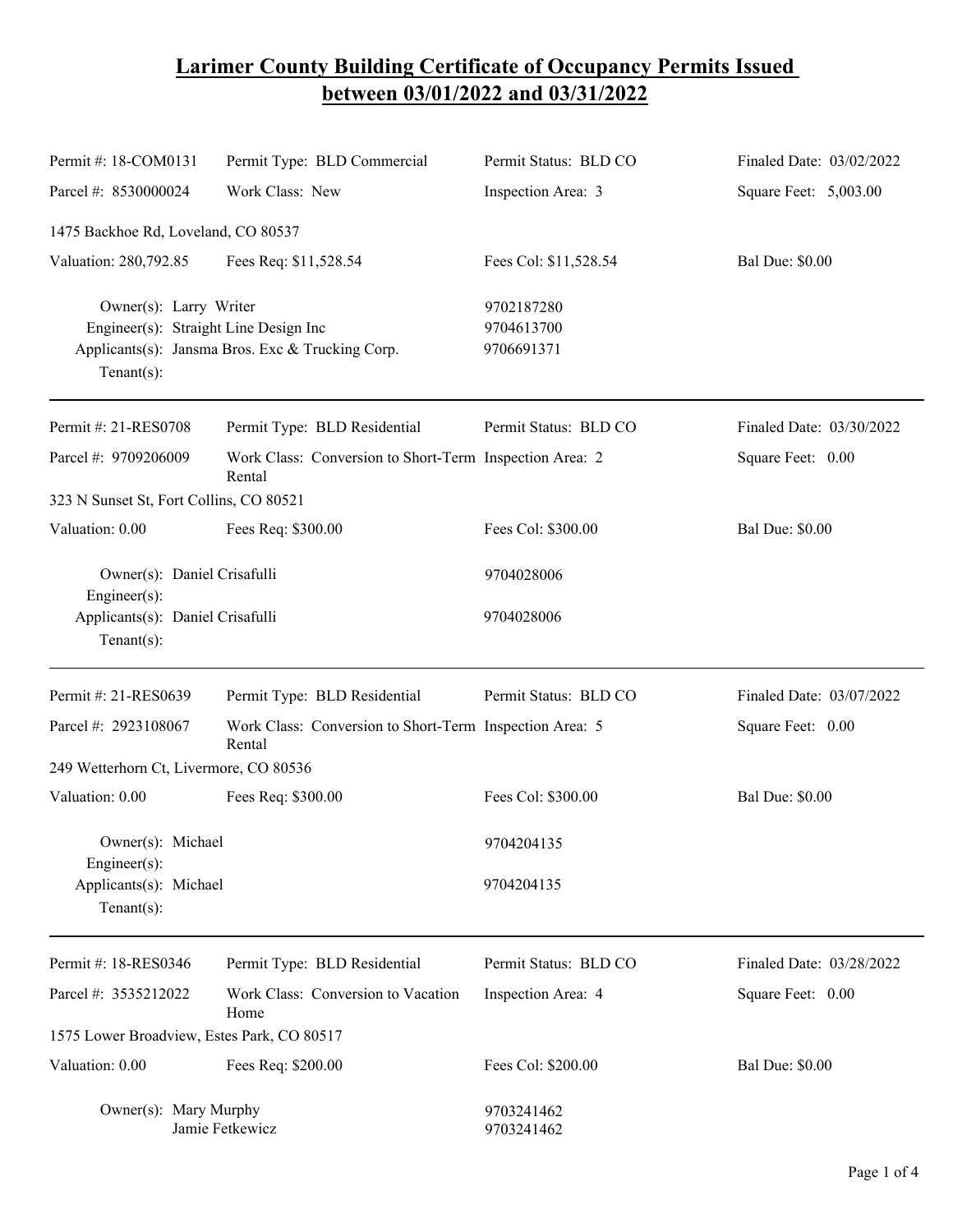Engineer(s): Applicants(s): Julie Phares 9702355550 Gary Murphy 9705565038 Tenant(s):

| Permit #: 21-RES0650                                                                                     | Permit Type: BLD Residential          | Permit Status: BLD CO                    | Finaled Date: 03/25/2022 |  |  |
|----------------------------------------------------------------------------------------------------------|---------------------------------------|------------------------------------------|--------------------------|--|--|
| Parcel #: 0030000052                                                                                     | Work Class: Modular DW/SW with<br>Add | Inspection Area: 5                       | Square Feet: 4,160.00    |  |  |
| 1424 Rancho Reposo Dr, Livermore, CO 80536                                                               |                                       |                                          |                          |  |  |
| Valuation: 407,640.00                                                                                    | Fees Req: \$11,377.54                 | Fees Col: \$11,377.54                    | <b>Bal Due: \$0.00</b>   |  |  |
| Owner(s): Douglas Tiefel<br>Engineer(s): Mark Benjamin<br>Applicants(s): Douglas Tiefel<br>$Tenant(s)$ : |                                       | 3038837097<br>970-472-2394<br>3038837097 |                          |  |  |
| Permit #: 21-RES0289                                                                                     | Permit Type: BLD Residential          | Permit Status: BLD CO                    | Finaled Date: 03/17/2022 |  |  |
| Parcel #: 3019307013                                                                                     | Work Class: New                       | Inspection Area: 5                       | Square Feet: 4,709.00    |  |  |
| 63 Kikima Ct, Red Feather Lakes, CO 80545                                                                |                                       |                                          |                          |  |  |
| Valuation: 415,000.00                                                                                    | Fees Req: \$11,910.00                 | Fees Col: \$11,910.00                    | <b>Bal Due: \$0.00</b>   |  |  |
| Owner(s): Kurt Skott<br>Engineer(s):                                                                     |                                       | 970-776-9614                             |                          |  |  |
| Applicants(s): Kurt Skott<br>$Tenant(s)$ :                                                               |                                       | 970-776-9614                             |                          |  |  |
| Permit #: 21-RES0266                                                                                     | Permit Type: BLD Residential          | Permit Status: BLD CO                    | Finaled Date: 03/02/2022 |  |  |
| Parcel #: 8532105012                                                                                     | Work Class: New                       | Inspection Area: 3                       | Square Feet: 8,822.00    |  |  |
| 3324 Fox Crossing Pl, Loveland, CO 80537                                                                 |                                       |                                          |                          |  |  |
| Valuation: 1,015,012.00                                                                                  | Fees Req: \$23,218.93                 | Fees Col: \$23,218.93                    | <b>Bal Due: \$0.00</b>   |  |  |
| Owner(s): 3324 Fox Crossing Place, LLC<br>Engineer(s):                                                   |                                       | 9702144245                               |                          |  |  |
| Applicants(s): Doug Buer<br>Tenant $(s)$ :                                                               |                                       | 970-214-4245                             |                          |  |  |
| Permit #: 19-RES0548                                                                                     | Permit Type: BLD Residential          | Permit Status: BLD CO                    | Finaled Date: 03/10/2022 |  |  |
| Parcel #: 9508416054                                                                                     | Work Class: New                       | Inspection Area: 2                       | Square Feet: 8,033.00    |  |  |
| 1800 Ponderosa Pl, Loveland, CO 80537                                                                    |                                       |                                          |                          |  |  |
| Valuation: 650,000.00                                                                                    | Fees Req: \$18,618.37                 | Fees Col: \$18,618.37                    | <b>Bal Due: \$0.00</b>   |  |  |
| Owner(s): Timothy Schefter<br>Terry Schefter                                                             |                                       | 9702155896<br>9702155896                 |                          |  |  |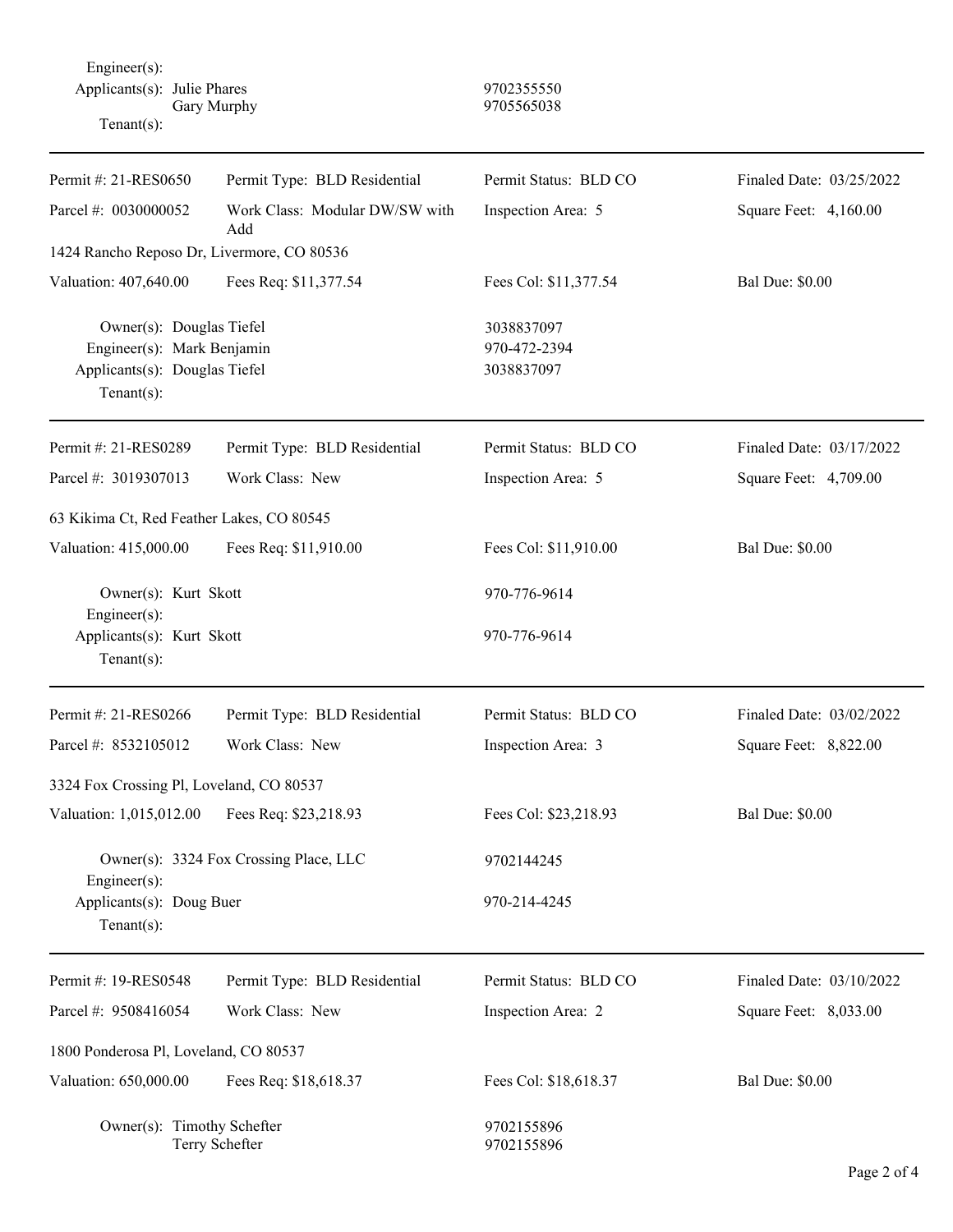| Permit #: 21-RES0340                                                                                                       | Permit Type: BLD Residential | Permit Status: BLD CO                                  | Finaled Date: 03/18/2022 |
|----------------------------------------------------------------------------------------------------------------------------|------------------------------|--------------------------------------------------------|--------------------------|
| Parcel #: 9418409013                                                                                                       | Work Class: New              | Inspection Area: 3                                     | Square Feet: 6,547.00    |
| 700 Saltops Ct, Berthoud, CO 80513                                                                                         |                              |                                                        |                          |
| Valuation: 442,681.74                                                                                                      | Fees Req: \$16,431.98        | Fees Col: \$16,431.98                                  | <b>Bal Due: \$0.00</b>   |
| Owner(s): Scott Kohler<br>Engineer(s): Kurt Rollin<br>Applicants(s): Christian Renger<br>Tenant $(s)$ :                    | Kathryn Kohler               | 9702221015<br>970-373-4480<br>9708931329               |                          |
| Permit #: 20-RES0279                                                                                                       | Permit Type: BLD Residential | Permit Status: BLD CO                                  | Finaled Date: 03/21/2022 |
| Parcel #: 8811305006                                                                                                       | Work Class: New              | Inspection Area: 1                                     | Square Feet: 7,664.00    |
| 5534 Inspiration Dr, Fort Collins, CO 80524                                                                                |                              |                                                        |                          |
| Valuation: 1,150,000.00                                                                                                    | Fees Req: \$24,576.72        | Fees Col: \$24,576.72                                  | <b>Bal Due: \$0.00</b>   |
| Owner(s): Roger Norris<br>Engineer(s): Gary Weeks<br>Applicants(s): Richard Splittgerber<br>Tenant $(s)$ :                 | Sandra Norris                | 9702173946<br>9702173946<br>970-225-2422<br>9702184999 |                          |
| Permit #: 21-RES0288                                                                                                       | Permit Type: BLD Residential | Permit Status: BLD CO                                  | Finaled Date: 03/17/2022 |
| Parcel #: 3019307012                                                                                                       | Work Class: New              | Inspection Area: 5                                     | Square Feet: 4,603.00    |
| 93 Kikima Ct, Red Feather Lakes, CO 80545                                                                                  |                              |                                                        |                          |
| Valuation: 834,155.00                                                                                                      | Fees Req: \$17,498.18        | Fees Col: \$17,498.18                                  | <b>Bal Due: \$0.00</b>   |
| Owner(s): Nancy Sweat<br>David Sweat<br>$Engineering(s)$ :<br>Applicants(s): Connie Jensen<br>Kurt Skott<br>Tenant $(s)$ : |                              | 7039301930<br>7039301930                               |                          |
|                                                                                                                            |                              | 3037769614<br>970-776-9614                             |                          |
| Permit #: 21-RES0328                                                                                                       | Permit Type: BLD Residential | Permit Status: BLD CO                                  | Finaled Date: 03/04/2022 |
| Parcel #: 2915205016                                                                                                       | Work Class: New              | Inspection Area: 5                                     | Square Feet: 1,478.00    |
| 239 Big Horn Mountain Ct, Livermore, CO 80536                                                                              |                              |                                                        |                          |
| Valuation: 270,000.00                                                                                                      | Fees Req: \$8,767.24         | Fees Col: \$8,767.24                                   | <b>Bal Due: \$0.00</b>   |